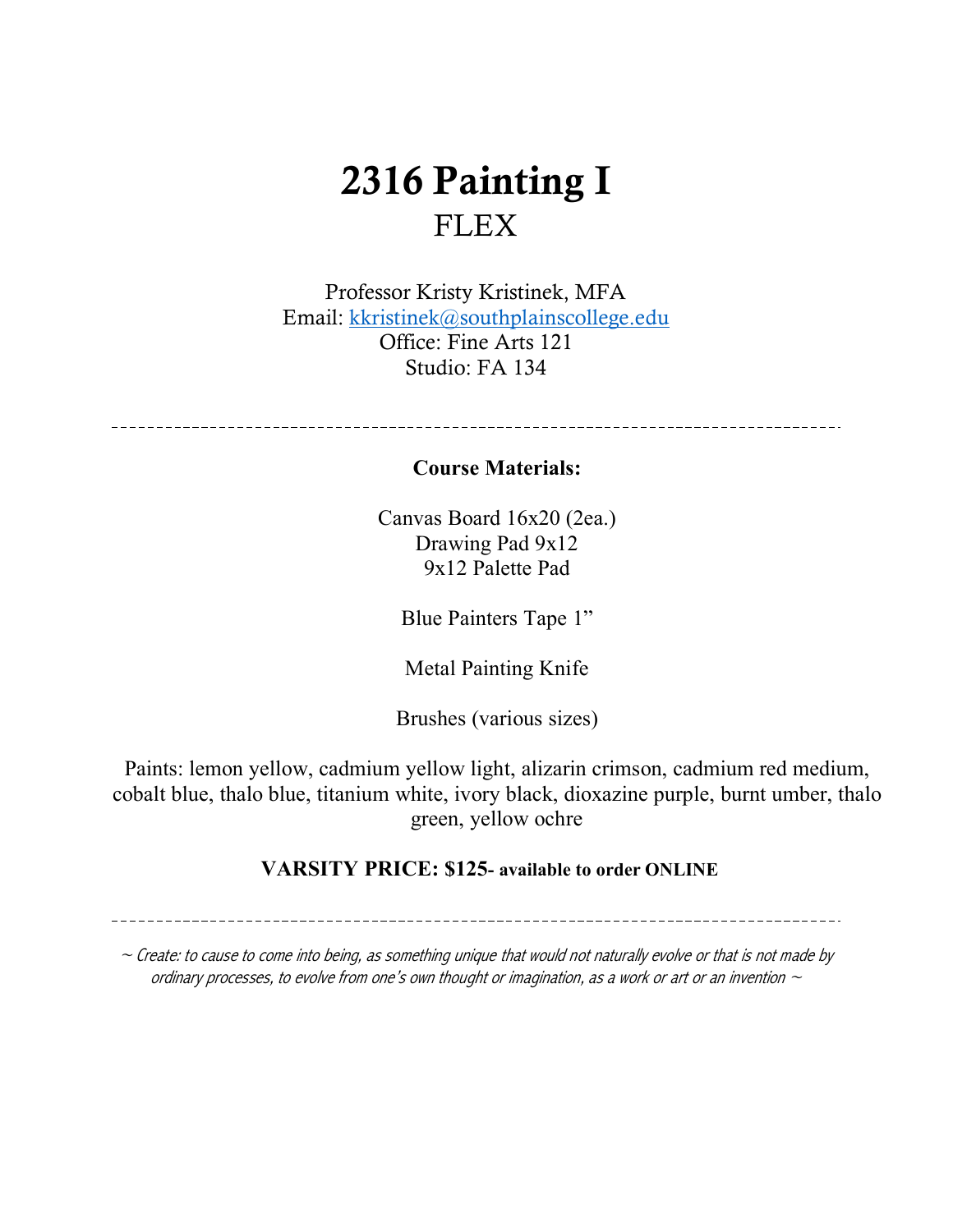**COURSE DESCRIPTION:** Exploration of ideas using painting media and techniques.

COURSE REQUIRMENTS: An intensive studio investigation in water-media painting skills and materials: their properties, processes, context, and their involvement in your personal creative growth. Most class periods will be spent in a one-on-one basis with individuals working and instructor circulating. At various times we will have brief presentations, demonstrations, discussions, and group critiques. The course will consist of 4 sections which build on each other technically and conceptually: a still life series, self -portraits, a photo-based painting, and an individual personal narrative. As with any studio course, you will need to devote considerable out-of-class time to complete your work.

#### LEARNING OUTCOMES:

- 1. Successfully employ a range of painting techniques utilizing a variety of materials (oil based or water based), tools and surfaces.
- 2. Apply Studio Foundations skills to painting, including observational drawing, shape-finding, visual composition, and basic color theory.
- 3. Apply and expand general vocabulary and strategies for critiquing artworks to include those of particular relevance to painting.
- 4. Be able to recognize and utilize a variety of sources for subject matter, including direct observation, photographs, text, and found images.
- 5. Begin to make paintings using a holistic, organic developmental process, including additive and subtractive mark making and varied painting techniques.
- 6. Solve painting problems in a way that demonstrates continued artistic commitment and dedication.

METHODS: Evaluation of studio work, class critiques, group participation, and studio etiquette and attitude. Students are encouraged to set up a meeting with the instructor (before, during or after class) at any time they have questions or concerns about their work, overall progress and/or grades.

Grading: It is critical that the student bring in the completed assignment on the day of the critique. Work completed for this course will be judged according to the following scale:

60%- Major Projects 20%- Medium & Topic Exercises 20%- Final Project

#### *Projects must be turned in clean, undamaged, and on time, labeled on back with student name, project name, class, date turned in.* **Late assignments lose 10 points for each class period they are late.**

Civility: Students are expected to assist in maintaining a classroom environment conducive to learning. In order to assure that all students have an opportunity to gain from time spent in class, unless otherwise approved by the instructor, students are prohibited from using cellular phones or beepers, using IPODs or other personal music players during instruction or critiques, eating in class, making offensive remarks, reading newspapers or novels, sleeping or engaging in any other form of distraction that might affect another student's ability to concentrate. Inappropriate behavior in classroom shall result in, minimally, a request to leave class.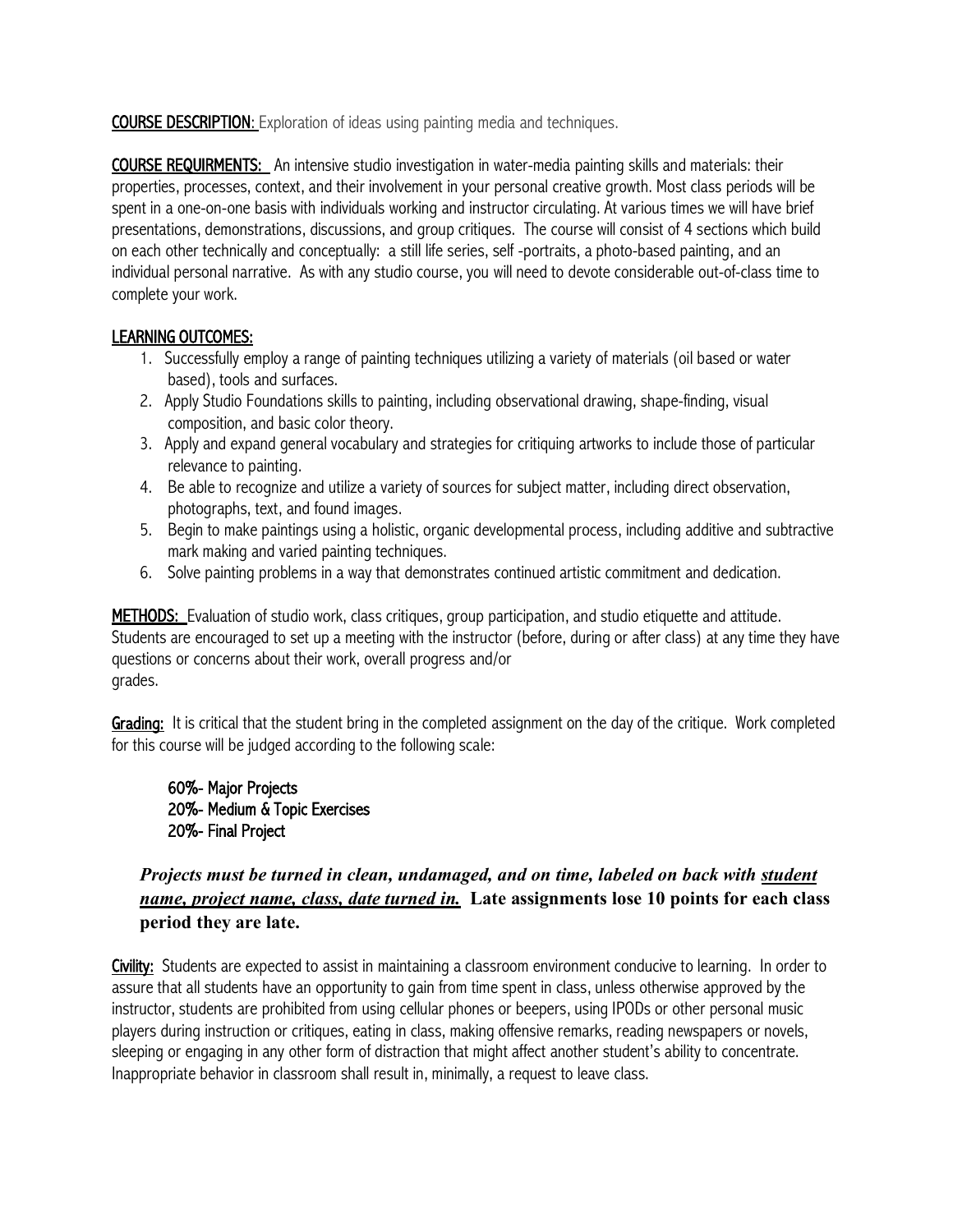Diversity Statement: In this class, the instructor will establish and support an environment that values and nurtures individual and group differences and encourages engagement and interaction. Understanding and respecting multiple experiences and perspective will serve to challenge and stimulate all of us to learn about others, about the world, and about ourselves. By promoting diversity and intellectual exchange, we will not only mirror society as it is but also model society as it should and can be.

Americans with Disabilities Act (OP 34.22): Any student who because of a disability may require special arrangements in order to meet course requirements should contact the instructor as soon as possible to make any necessary accommodations. Student should present appropriate verification from the Special Services Office during the instructor's office hours. Please note instructors are not allowed to provide classroom accommodations to a student until appropriate verification from Special Services Office has been provided. For additional information, please go to the Student Services Building (894-9611 x2529).

Academic Honesty (OP 34.12): It is the aim of the faculty of South Plains College to foster a spirit of complete honesty and high standards of integrity. The attempt of students to present as their own any work not honestly performed is regarded by the faculty and administration as a most serious offense and renders the offenders liable to serious consequences, possibly suspension. "Scholastic dishonesty" includes, but is not limited to, cheating, plagiarism, collusion, falsifying academic records, misrepresenting facts, and any act designed to give unfair academic advantage to the student such as, but not limited to, submission of essentially the same written assignment for two courses without the prior permission of the instructor) or the attempt to commit such an act.

Illness and Death Notification: The Student Services Office is responsible for notifying the campus community of student illnesses, immediate family deaths and/or student death. Generally, in cases of student illness or immediate family deaths, the notification to the appropriate campus community members occur when a student is absent from class for four (4) consecutive days with appropriate verification. It is always the student's responsibility for missed class assignments and /or course work during their absence. The student is encouraged to contact the faculty member immediately regarding the absences and to provide verification afterwards. The notification from the Student Services Office does not excuse a student from class, assignments, and/or any other course requirements. The notification is provided as a courtesy.

Grievance and Conflict Resolution: The Office of the Vice President of Student Affairs is available to assist students with any conflict or problem that has to do with being a student at South Plains College. A suggested protocol usually includes talking with the professor first, then visiting with the department chair, and finally approaching the Student Affairs Office. If you feel uncomfortable with the first two steps, you may approach the Student Affairs Office immediately. WARNING – Cheating or plagiarism will result in the student receiving a 0 on the assignment for the first offense, second offence you will be dropped from the class. Campus Concealed Carry - Texas Senate Bill - 11 (Government Code 411.2031, et al.) authorizes the carrying of a concealed handgun in South Plains College buildings only by persons who have been issued and are in possession of a Texas License to Carry a Handgun. Qualified law enforcement officers or those who are otherwise authorized to carry a concealed handgun in the State of Texas are also permitted to do so. Pursuant to Penal Code (PC) 46.035 and South Plains College policy, license holders may not carry a concealed handgun in restricted locations. For a list of locations, please refer to the SPC policy at: (http://www.southplainscollege.edu/human\_resources/policy\_procedure/hhc.php Pursuant to PC 46.035, the open carrying of handguns is prohibited on all South Plains College campuses. Report violations to the College Police Department at 806-716-2396 or 9-1-1